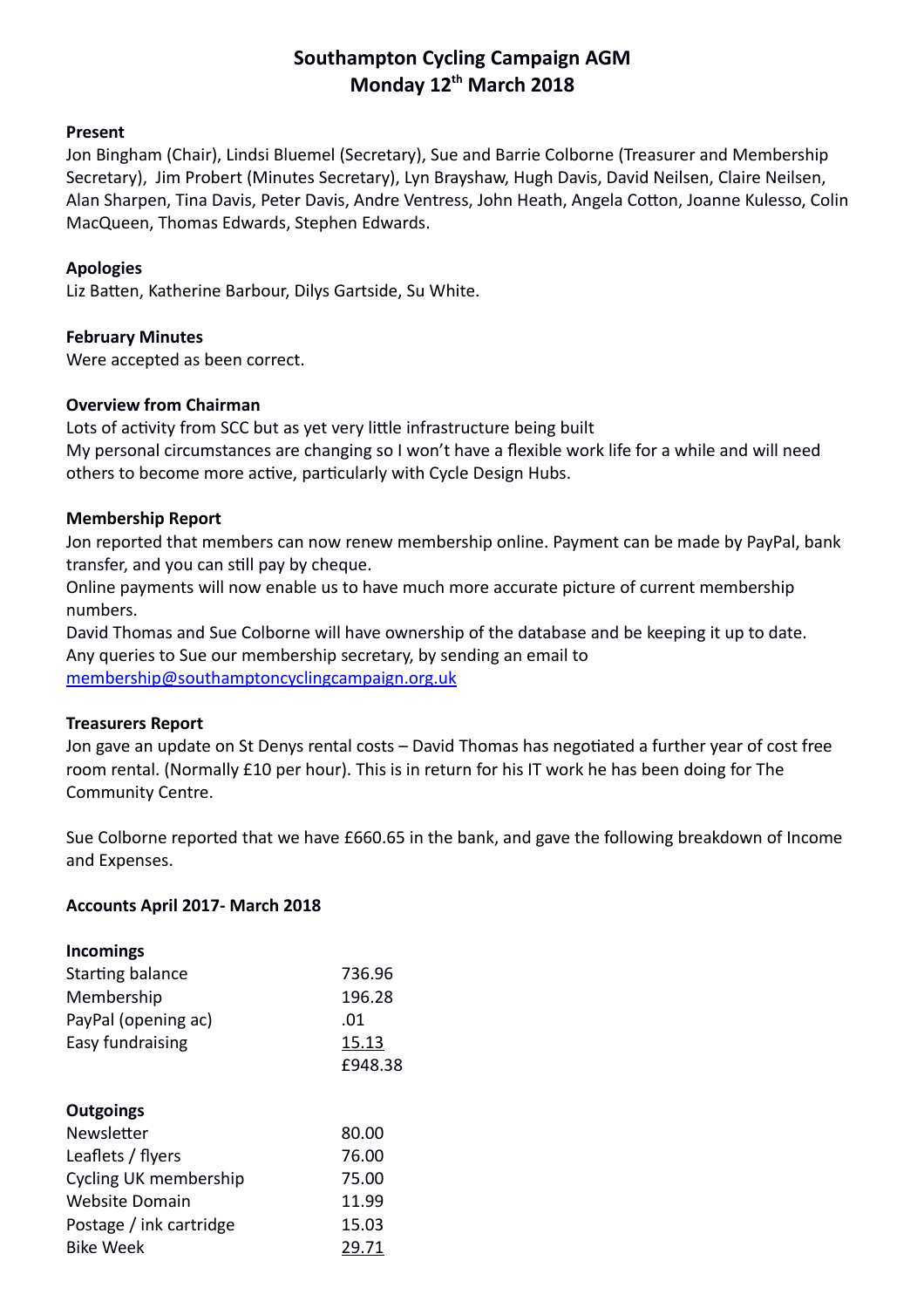#### £287.73

# **Balance**  $65$

## **Vote for new campaign Constitution**

Members have checked this and are generally happy –Hugh Davis added that it would be a good idea to add a line regarding member's behaviour, Jon said that we could formulate a sentence and add at a later date.

A vote was taken to ratify this and was unanimously accepted by all members at the meeting. The new constitution will now be posted to the website

## **Vote for Committee Officers**

### **Positions available**

Chairman – current chair to stand down and new chair nominated.

With no other members offering to stand as new chair, Jon said he was willing to continue as chair for a further year.

Jon Bingham was nominated by Hugh Davis, Seconded by Alan Sharpen and unanimously elected by all members at the meeting.

## **New Chair to Continue with Meeting**

#### **Elected Positions**

Secretary – Lindsi Bluemel was re-elected, Nominated by Jon Bingham and seconded by Lyn Brayshaw. Treasurer – Sue Colborne was re-elected, Nominated by Jon Bingham and seconded by Hugh Davis. Vice Chair – Hugh Davis was re-elected, Nominated by Jon Bingham and seconded by Jim Probert. IT/Web Manager – David Thomas was re-elected, Nominated by Stephen Edwards and seconded by Sue Colborne.

Membership Secretary – Sue Colborne was re-elected, Nominated by Jon Bingham and seconded by Lyn Brayshaw.

Minutes Secretary - Jim Probert was re-elected, Nominated by Hugh Davis and seconded by Claire Neilsen.

Events Co-ordinator – Lyn Brayshaw was elected, Nominated by Sue Colborne and seconded by Hugh Colin MacQueen

Assistant Events Co-ordinator. Jon Bingham and Co-opted members.

Rides Co-ordinator – Stephen Edwards was re-elected, Nominated by Sue Colborne and seconded by Lyn Brayshaw.

Social Media Team – Su White (Twitter) – Jon Bingham & David Thomas (Facebook)

New role of Archiving Manager – Thomas Edwards was elected, Nominated by Hugh Davis and seconded by David Neilsen.

## **Co-opted positions**

Meetings co-ordinator - Social Events Organiser Press & Publicity Co-ordinator Planning Applications Scrutineers – Lindsi Bluemel, and Pete Davis Newsletter Editor – monthly email news letter

#### **Notices**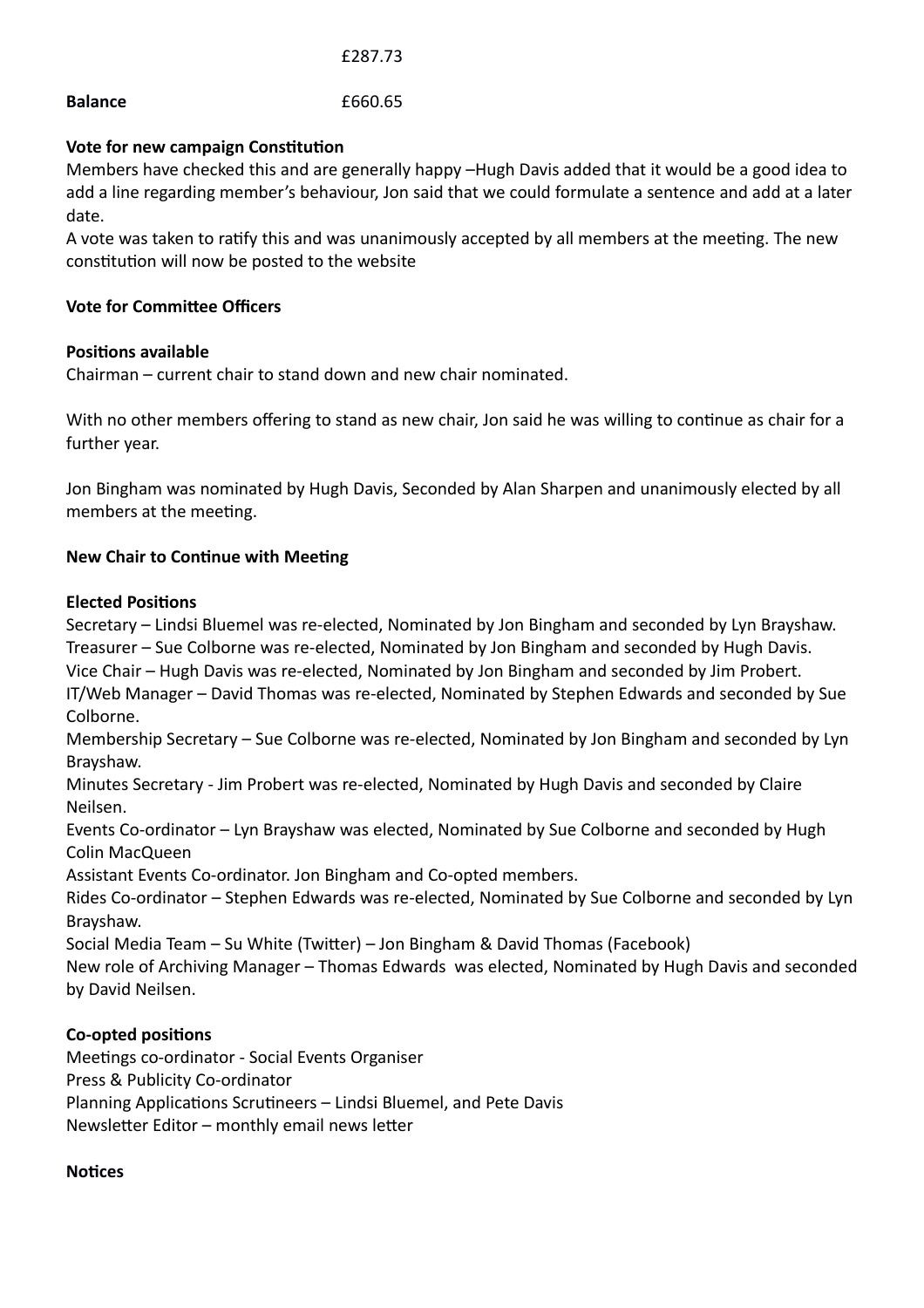## **Cycling and Walking Investment Strategy (CWIS) safety review.**

Members can respond to this government consultation. Calling for evidence on ways to make cycling and walking safer while supporting the government's ambition to increase cycling and walking. This consultation closes at 11:45pm on  $1<sup>st</sup>$  June 2018.

[https://www.gov.uk/government/consultations/cycling-and-walking-investment-strategy-cwis-safety](https://www.gov.uk/government/consultations/cycling-and-walking-investment-strategy-cwis-safety-review)[review](https://www.gov.uk/government/consultations/cycling-and-walking-investment-strategy-cwis-safety-review)

and

<https://www.bikebiz.com/news/cycle-safety-review>

Jon will put the links on the website /Facebook so members can respond.

## **Cycle Parking Audit**

Request from Iain Steane (SCC) asking for more locations for Bike Parking in Southampton Two ways you can give your feedback

1 – Email [jonbingham1970@gmail.com](mailto:jonbingham1970@gmail.com) with title cycle parking audit

2 – add your comments to this Facebook post-

[https://www.facebook.com/SotonCycling/photos/a.630106267019387.1073741828.630101463686534/](https://www.facebook.com/SotonCycling/photos/a.630106267019387.1073741828.630101463686534/1796181693745166) [1796181693745166](https://www.facebook.com/SotonCycling/photos/a.630106267019387.1073741828.630101463686534/1796181693745166)

## **Would anybody like a job?**

Balfour Beatty is advertising for an engineer for cycling infrastructure **[www.jobsite.co.uk/job/senior-engineer---cycling-infrastructure-960295691](http://www.jobsite.co.uk/job/senior-engineer---cycling-infrastructure-960295691)**

## **Transforming Cities - Leicester 12th-13th April**

Colin MacQueen contacted Andy Salkeld the dedicated cycling co-ordinator for Leicester City Council and has organised free space on this meeting

You would have to pay for your own travel to Leicester. Colin is attending both days and staying overnight

## **Do segregated cycle lanes cause more congestion for cars?**

<https://aseasyasridingabike.wordpress.com/2018/02/08/a-waste-of-space>

## **Campaign Rides**

Memorial Ride will be on the 8th April; meeting at 1:45 by Woolston Station and leaving at 2pm. Lindsi will be leading the ride with Katherine to remember cyclist deaths at various points around Southampton.

The route will be remembering those cyclist deaths in Southampton, including Portsmouth Road, Itchen bridge, Regents Park Road, Millbrook Road, Mountbatten Road, Brownhill Way, and ending at New Road in the City Centre, for a possible protest.

We will be also remembering Clair Browne's Uncle John who died following a cycling accident just before Christmas. His grandson Josh is raising money for Hampshire & Isle of Wight Air Ambulance. <https://www.facebook.com/groups/Iwouldcycleinsouthamptonif/permalink/976560902496845>

Moneys can be donated on the ride to Lindsi and shared with The Cyclist Defence Fund and Josh.

## **IOW Ride**

Eric Read will be leading an all day Sunday ride on the IOW. This will be on NCN route 23 from Cowes to Sandown. Meet at 8.45 am at the Red Funnel Ferry terminal for 9 am ferry. Please allow time to buy your ticket if you are not part of the group ticket.

<http://www.southamptoncyclingcampaign.org.uk/rides/>